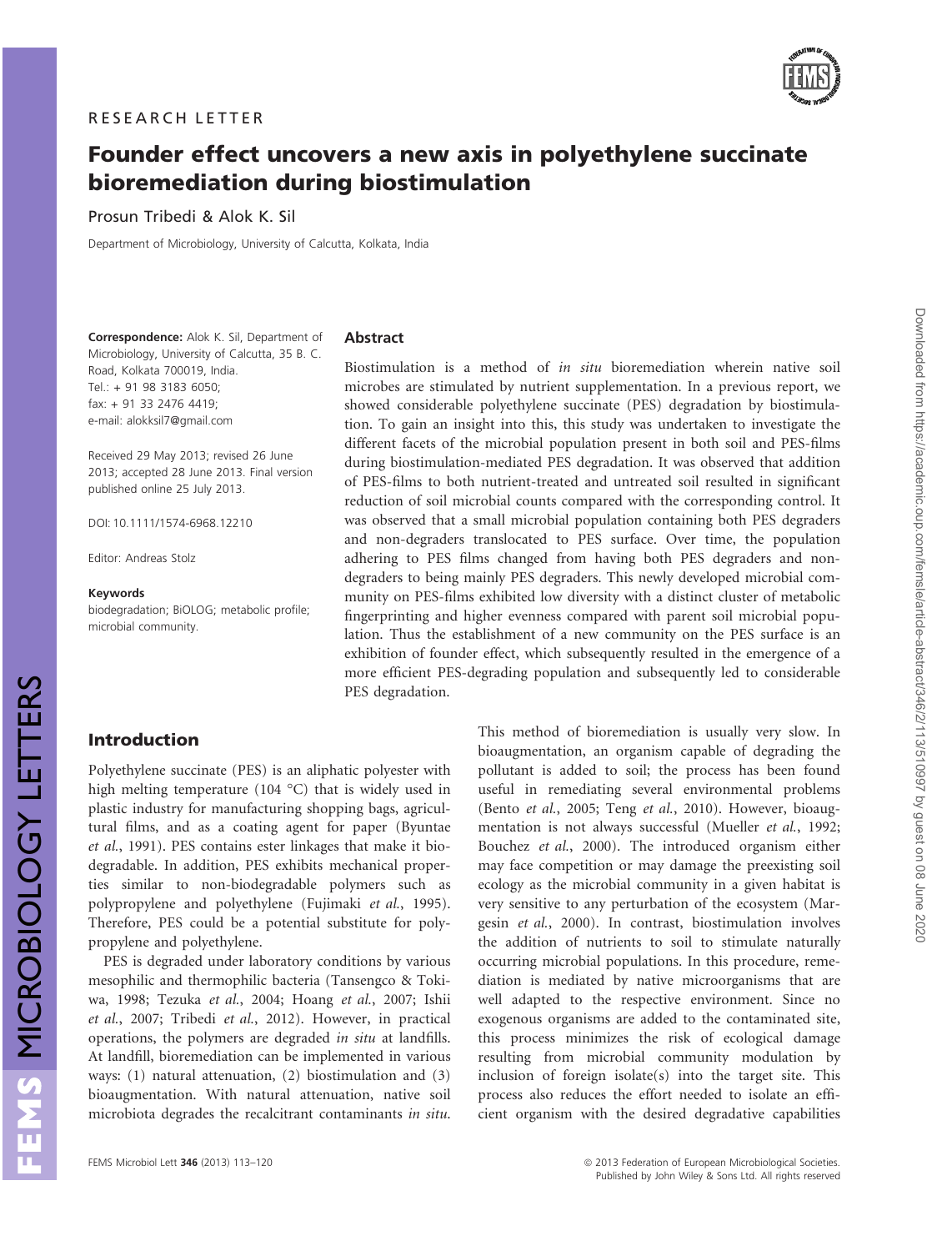and thus is a better choice for in situ bioremediation. Consistent with this idea, several studies have shown considerable remediation of diesel oil by exploiting biostimulation (Bento et al., 2005; Teng et al., 2010). Previously, we published a report showing considerable degradation of PES by biostimulation (Tribedi & Sil, 2013). However, the underlying mechanism of biostimulation-mediated bioremediation remained unclear. Therefore, in the present study, we have targeted our efforts to understand the underlying mechanism of biostimulation-mediated PES remediation.

## Materials and methods

## Soil samples

Soil samples were collected from Kolkata municipal solid waste dumping ground. Physicochemical analysis showed that 1 kg soil contained 482 g silt, 410 g sand and 108 g clay. The soil also contained 152 µg microbial biomass C  $g^{-1}$  and 21 µg microbial biomass N  $g^{-1}$ . The basal respiration of soil was 1.92 µg CO<sub>2</sub>–C g<sup>-1</sup> soil h<sup>-1</sup>.

## Preparation of PES-plates and PES-films

PES-plates and PES-films were prepared as described previously (Tribedi et al., 2012).

#### Soil microcosm preparation

In this study we used four different microcosms: (1) control soil, (2) soil amended with PES-films, (3) soil supplemented with external nutrients  $[(NH_4)_2SO_4 \quad (250mg)$ kg<sup>-1</sup> of soil), K<sub>2</sub>HPO<sub>4</sub> (100 mg kg<sup>-1</sup> of soil) and glucose  $(2 \text{ g kg}^{-1} \text{ of } \text{ soil})]$  and  $(4)$  nutrient-supplemented soil amended with PES (Table 1). PES-films were prepared by the heat press method and cut into small, rectangular strips  $(3.5 \times 2.5 \text{ cm})$ . Nine such strips (about 50 mg each) were added to each individual microcosm. Prior to addition to microcosm, PES-films were made sterile with 70% ethanol. For each microcosm, 450 g of soil was taken in a glass beaker and kept moistened by adding sterile water. Microcosms were incubated at 30 °C for 28 days. Three replicates were used for each type of microcosm.

Table 1. Composition of various treatment strategy used in the study

| Microcosm type | Microcosm description                       |
|----------------|---------------------------------------------|
|                | Control native soil                         |
| $\mathcal{L}$  | Soil amended with PES-film                  |
| 3              | Soil stimulated with nutrients              |
| 4              | Nutrient-supplemented soil amended with PES |

## PES degradation analysis

After 28 days of incubation, PES-films were picked from differently treated soil microcosm and PES degradation was then analyzed by weight loss of PES-films as described previously (Tribedi et al., 2012).

## Microbial count analysis from soil

From each microcosm, 1 g soil was collected at days 15 and 28, and added to 9 mL of 0.85% NaCl in sterile test tubes. Thereafter, a series of dilutions from  $10^{-2}$  to  $10^{-5}$  were prepared in 0.85% NaCl. An aliquot (0.1 mL) of the appropriate dilution from each microcosm was spread onto Luria agar (LA) plates for enumeration of heterotrophic organisms. LA-plates were incubated at 30 °C for 2 days.

## Soil enzyme activities

Dehydrogenase activities of soil from each microcosm were examined as described previously (Tribedi & Sil, 2013). Briefly, 5 g soil sample was collected from each microcosm after 28 days of incubation and the sample was then placed in a 50-mL polypropylene tube and mixed with 5 mL of 0.5% 1,3,5-triphenyltetrazolium chloride (TTC)-Tris solution. Tubes were then incubated at 30 °C for 24 h in dark. After the incubation, triphenylformazan produced by reduction of TTC was extracted with 100 mL methanol. The concentration of triphenylformazan was determined spectrophotometrically at 485 nm, and results were expressed as micrograms of triphenylformazan produced per gram of soil.

## Estimation of microbial population on PESfilms

To estimate the microbial population density on PES-films, PES-films were collected from different microcosms at days 15 and 28, respectively, and adhering microorganisms were extracted in 3.5 mL of sterile Milli Q water from PES-films and serially diluted in sterile 0.85% NaCl. A 0.1-mL aliquot of the appropriate dilution was spread aseptically onto both LA and PES agar plates. Plates were incubated at 30 °C for 2 and 7 days, respectively. After the incubation colonies appearing on the agar plates were counted.

## Physiological profiles of soil microbial community

The patterns of potential carbon source utilized by the microbial communities present in either soil or on PESfilms in different microcosms were assessed by the BiO-LOG-ECO plate system containing triplicates of 31 different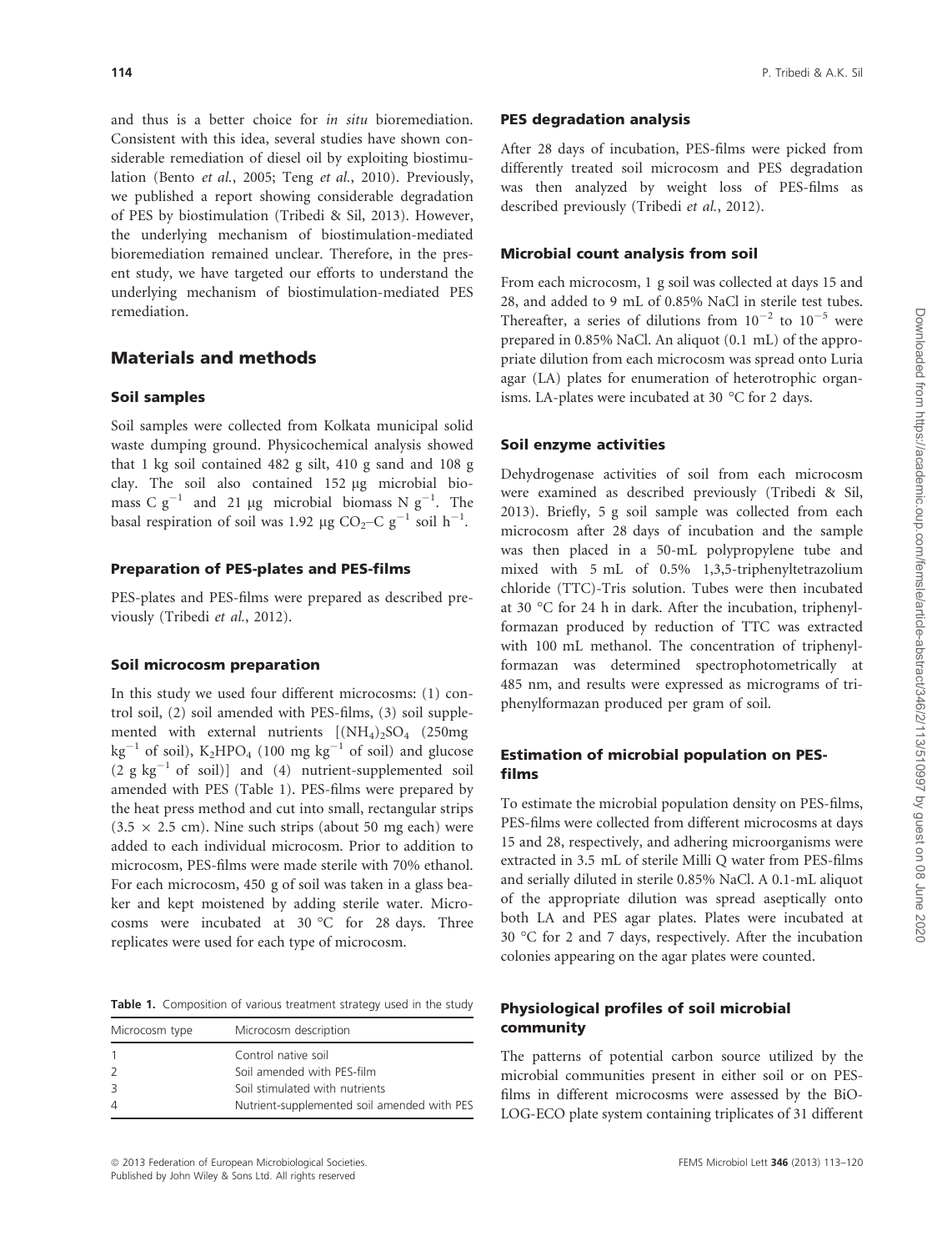carbon sources (Choi & Dobbs, 1999). To test the physiological profiles of soil microbial community, 1 g soil taken from each microcosm was added to 10 mL sterile distilled water in a test tube and shaken for 10 min. A 150-µL aliquot of  $10^{-3}$  dilution of soil suspension containing c. 1000 colony forming units (CFU) from each microcosm was added separately to each well of the ECO-plates. In addition, PES-films were recovered from differently treated microcosms and the adhering microbial population on PES-films was extracted in 3.5 mL sterile Milli Q water by vortexing and sonication. Thereafter, 150 µL of the suspensions containing c. 1000 CFU was added to each well of the separate ECO-plates. All plates were incubated at 30 °C for 60 h and absorbance at 590 nm of each well was recorded. The Shannon–Weaver diversity index (H) was calculated following the equation:  $H = -\sum \pi p i \ln \pi p i$ , where  $\pi p i$  is the ratio of the activity on each substrate (Absorbance;) to the sum of activities of all substrates ( $\sum$ Absorbance<sub>i</sub>), assuming absorbance at 590 nm of 0.25 as the threshold for a positive response (Garland, 1997). The corresponding Lorenz curve was plotted. This curve was used to derive the Gini-coefficient (G), which is a measure of inequality, using the formula:

$$
G = 1 - 2 \int\limits_0^1 L \, \mathrm{d}F
$$

where  $L$  is the Lorenz curve and  $F$  is the standardized cumulative distribution of the standardized population.

#### Clustering analysis

For clustering analysis, data from the richness tests using ECO-Plates were collected and the similarity matrix was generated by Euclidean distances, which were used to build dendogram with the unweighted pair group mean

averages (UPGMA) algorithm where the linkage was single. Cluster analysis was performed using MINITAB 16.

#### Statistical analysis

Experimental results were subjected to statistical analysis of one-way analysis of variance (ANOVA). Mean values were compared at the 5% level using MINITAB 16.

## Results

## Variation in abundance of microbial population among different microcosms under different treatment

In our previous study we showed considerable PES degradation in biostimulated microcosm, which was supplemented with glucose,  $K_2HPO_4$  and ammonium sulfate (Tribedi & Sil, 2013). To further explore the underlying mechanism, we investigated the effect of extra nutrients and PES on the abundance of microbial population in microcosms. For this purpose, we set up four different microcosms as described in Table 1, in triplicate, and incubated these microcosms for 28 days at 30 °C. Following this incubation, and prior to assessing microbial abundance, we verified the weight loss of the PES-films in Microcosms 2 and 4. Consistent with our previous report, we observed considerable degradation of PES-films in biostimulated microcosm (Microcosm 4; Supporting Information Fig. S1). Thereafter, 1 g soil was collected from each microcosm to determine the abundance of heterotrophic microorganisms by examining the CFU on LA-plates. The largest numbers of heterotrophic organisms were found in nutrient-stimulated microcosm and the lowest microbial count was observed in the microcosm treated only with PES (Fig. 1a). Interestingly,



Fig. 1. Effect of nutrient supplementation to soil on soil microbial population of different microcosms. (a) Variation of heterotrophic organisms among different microcosms. After 28 days of incubation at 30 °C, 1 g soil from each microcosm was serially diluted and spread onto LA-plates in triplicate and incubated at 30 °C for 48 h. Colonies appeared on the plates were counted. The result represents the average of three replicates. Error bars indicate standard deviation  $(\pm$  SD). Mean values with different letters are significantly different among treatments. (b) Viable microbial population profile in different microcosms. After 28 days of incubation at 30 °C, a 5-g soil sample was taken from each microcosm and dehydrogenase activities were examined. Three replicates have been used for each type of microcosm and the results represent the average of these three replicates. Error bars indicate standard deviation  $(\pm$  SD). Mean values with different letters are significantly different between treatments. C, control soil (microcosm 1); T1, soil portion of microcosm 2; T3, soil portion of microcosm 3; T4, soil portion of microcosm 4.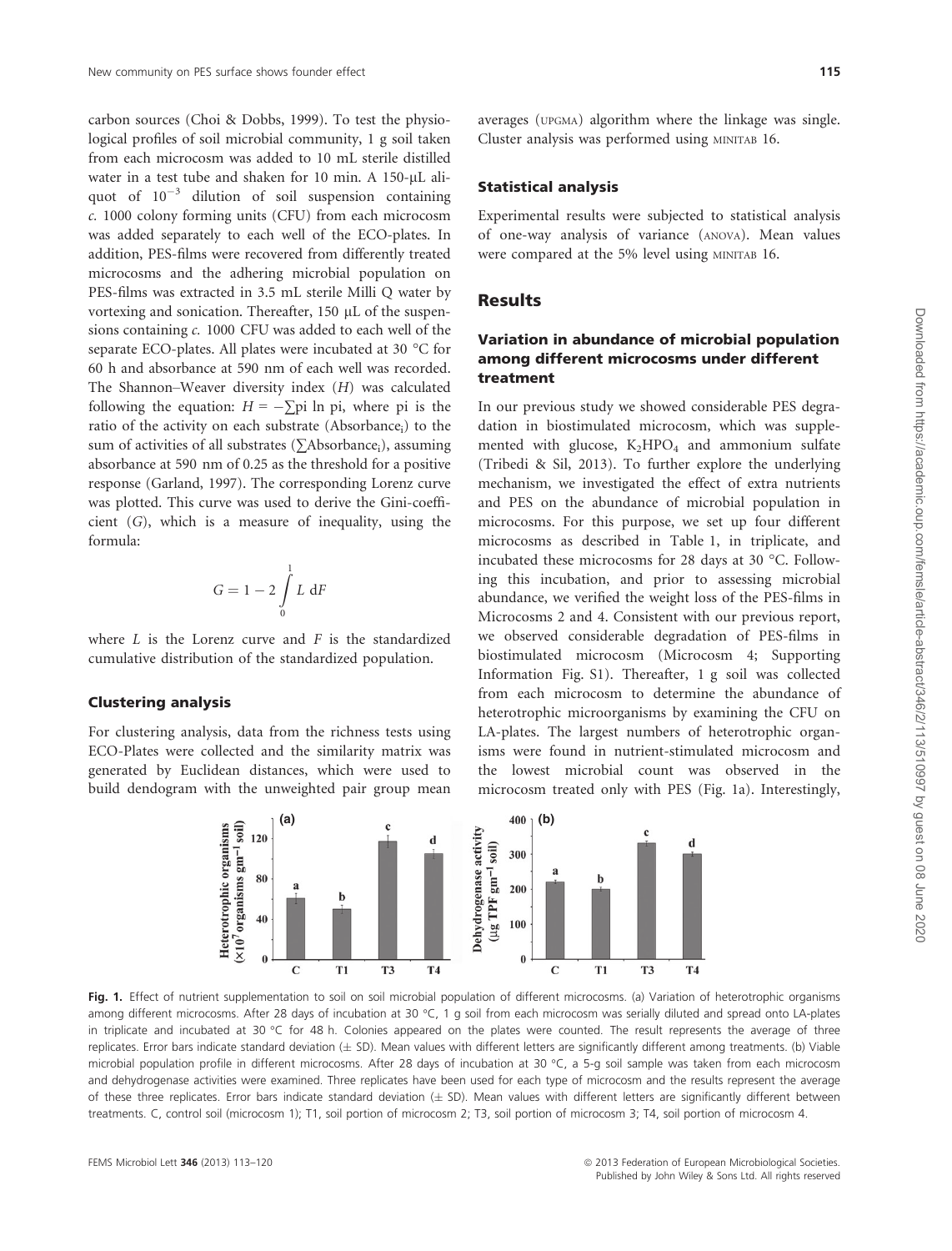addition of PES-films to microcosms resulted in a reduction of the soil microbial population compared with the respective microcosm lacking PES-films (Fig. 1a, compare C with T1; T3 with T4). The result was further confirmed by examining the dehydrogenase activity of microorganisms in each microcosm, as dehydrogenase activity is directly related to microbial viability. The highest level of dehydrogenase activity was observed in microcosm stimulated with nutrients and lowest dehydrogenase activity was observed in microcosm treated only with PES (Fig. 1b). Thus assessment of microbial abundance in different microcosms, using two different approaches, exhibited similar patterns (compare Fig. 1a and b). Thus the addition of PES to soil resulted in a reduction of the soil microbial abundance of the respective microcosms.

#### Microbial population splits from the source population to the surface of PES-films

The observed reduction of microbial counts in the soil of PES-containing microcosms can be attributed to several factors, including a possible toxic effect of PES. Another likely mechanism is that, in presence of PES, a subpopulation of the soil microorganisms translocates to the PES surface, which results in reduction of the soil microbial population. To verify this, the microbial populations were extracted from the PES-films obtained from Microcosms 2 and 4 at different time points and plated on both LA and agar plates with PES as the sole carbon source. Results showed considerable numbers of CFU for both films (Fig. 2). However, consistent with the previously observed increased population in biostimulated soil (Fig. 1), a larger number of colonies were found for the PES-films that were collected from the nutrient-stimulated soil (Fig. 2). At day 15, in both cases, the result showed more CFU on LA-plates than on PES-plates,

whereas at day 28, no significant difference was observed in the number of CFU between LA and PES-plates (Fig. 2). To eliminate the possibility that microbes on the PES plates utilized agar as the C-source for their growth and survival, organisms were allowed to grow on agar plates prepared similarly but lacking PES. Organisms failed to grow on such agar plates lacking PES supporting the idea that these organisms utilize PES for their growth and survival. In addition, we observed clear zones surrounding the colonies on the PES-plates, indicating the degradation of PES by the microbes (data not shown). Taken together, these results indicate that initially microbes, both PES-degraders and non-degraders, are capable of attaching to PES-films translocated from the soil to the polymer. However, in time the microbes that were retained on PES-films were all found to be PES-degraders, as there was no significant difference in number of colonies on LA and PES-plates at day 28. Thus the observed reduction of the soil microbial population after addition of PES-films can be attributed, at least in part, to the translocation of a portion of microbes to PES-films from soil.

## The microbial community on PES surface exhibits distinct metabolic finger printing

As microorganisms were transferred from the soil to PESfilms, it is important to know whether the microbial community on PES-films develops a distinct microbial community. If the newly developing microbial population becomes adapted to the polymer surface efficiently, it may have undergone physiological changes compared with the original microbial population in the soil of the same microcosm. To verify this hypothesis, the microbial community metabolic fingerprinting was examined on the basis of different carbon source utilization patterns



Fig. 2. The microbial population profile on PES-films. Microorganisms adhering to the entire PES-films were extracted with 3.5 mL of sterile Milli Q water and CFU were measured on LA and PES-plates. PES-films from microcosm 2 (soil amended with PES-film) and microcosm 4 (nutrientsupplemented soil amended with PES) were used in this experiment. Three replicates have been used for each type of microcosm and the results represent the average of these three replicates. Error bars indicate standard deviation  $(\pm$  SD). Mean values with different letters are significantly different among treatments. T2, PES-films of microcosm 2; T5, PES-films of microcosm 4.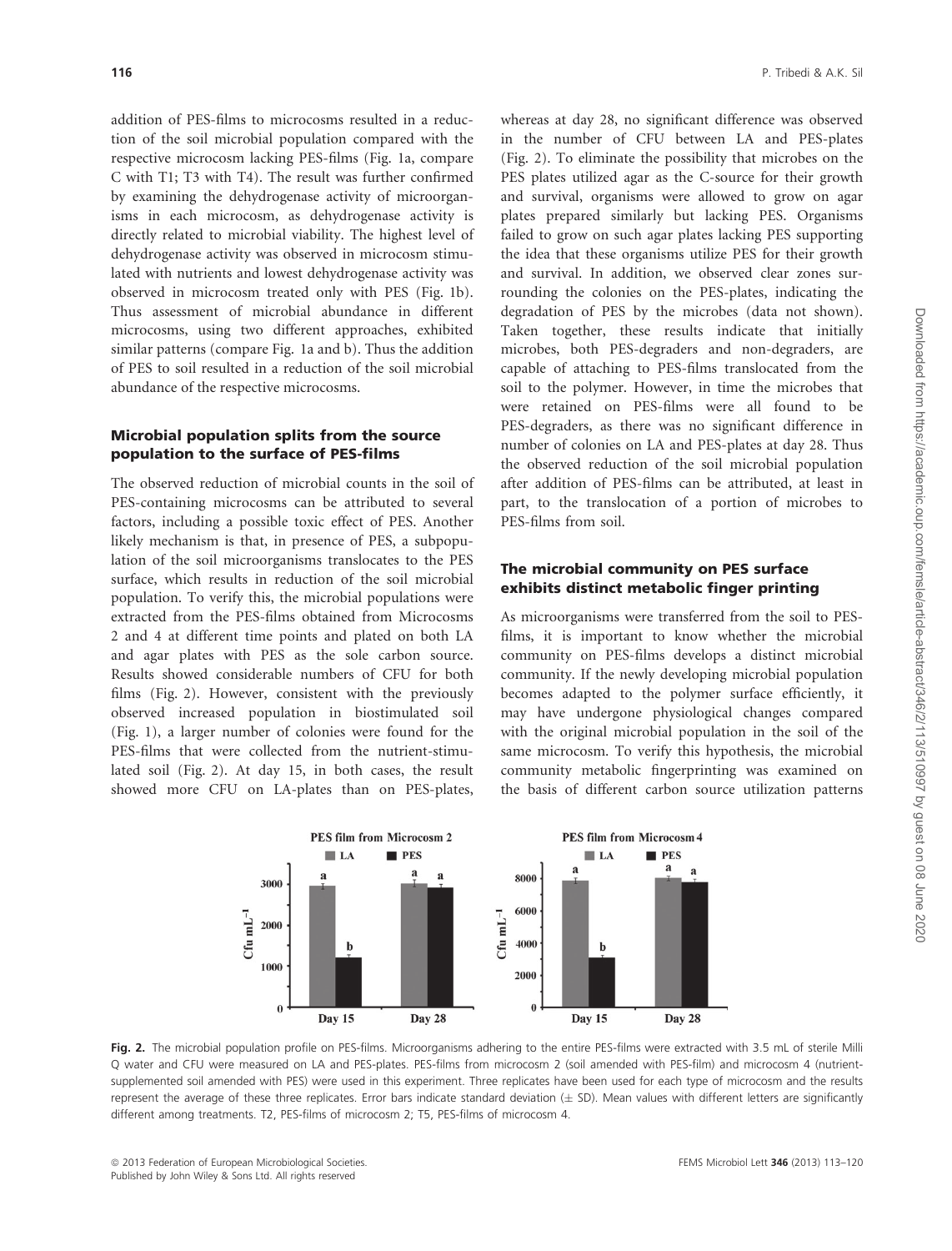using BiOLOG-ECO plates. The microbial communities of different origins showed considerable variation in utilization of different important carbon sources in ECO-Plates (Fig. 3a).

To further refine the result, multivariate cluster analysis was performed. The result showed that microbial communities of Microcosms T2 and T5 were significantly similar and formed a distinct cluster away from other microbial communities (Fig. 3b). Thus the newly developed population on the PES surface exhibits a different pattern of metabolic clustering compared with other samples tested. This result suggests that the new community formed on the PES surface undergoes significant alteration of the metabolic pattern, which makes it distinct from its parental soil microbial community.

## Directional transfer of microorganisms from soil to PES-films during biostimulation follows 'founder effect'

Founder effect is a form of genetic drift that occurs when a small group breaks off from a larger population and establishes a new colony (Mayr, 1942, 1954). As the small number of founders in new population carries only a fraction of diversity from the original one, the new population exhibits lower diversity, higher evenness and separate metabolic potential compared with the source microbial population.

In the previous sections it has already been shown that only a small population of soil microbes translocated from soil to PES-films (Figs 1 and 2) and this new popu-



Fig. 3. Metabolic fingerprinting profile. (a) **(b)** Carbon source utilization patterns of microbial communities from different samples. Serially diluted microbial samples from each sample containing c. 1000 CFU were added separately to wells of BiOLOG-ECO plates and incubated for 60 h at 30 °C. Absorbance at 590 nm of each well was recorded. (b) Metabolic relationship among microbial populations from different microcosms. UPGMA cluster analysis of microbial communities was performed based on results from BiOLOG-Eco Plates. C, control soil (microcosm 1); T1, soil portion of microcosm 2; T3, soil portion of microcosm 3; T4, soil portion of microcosm 4.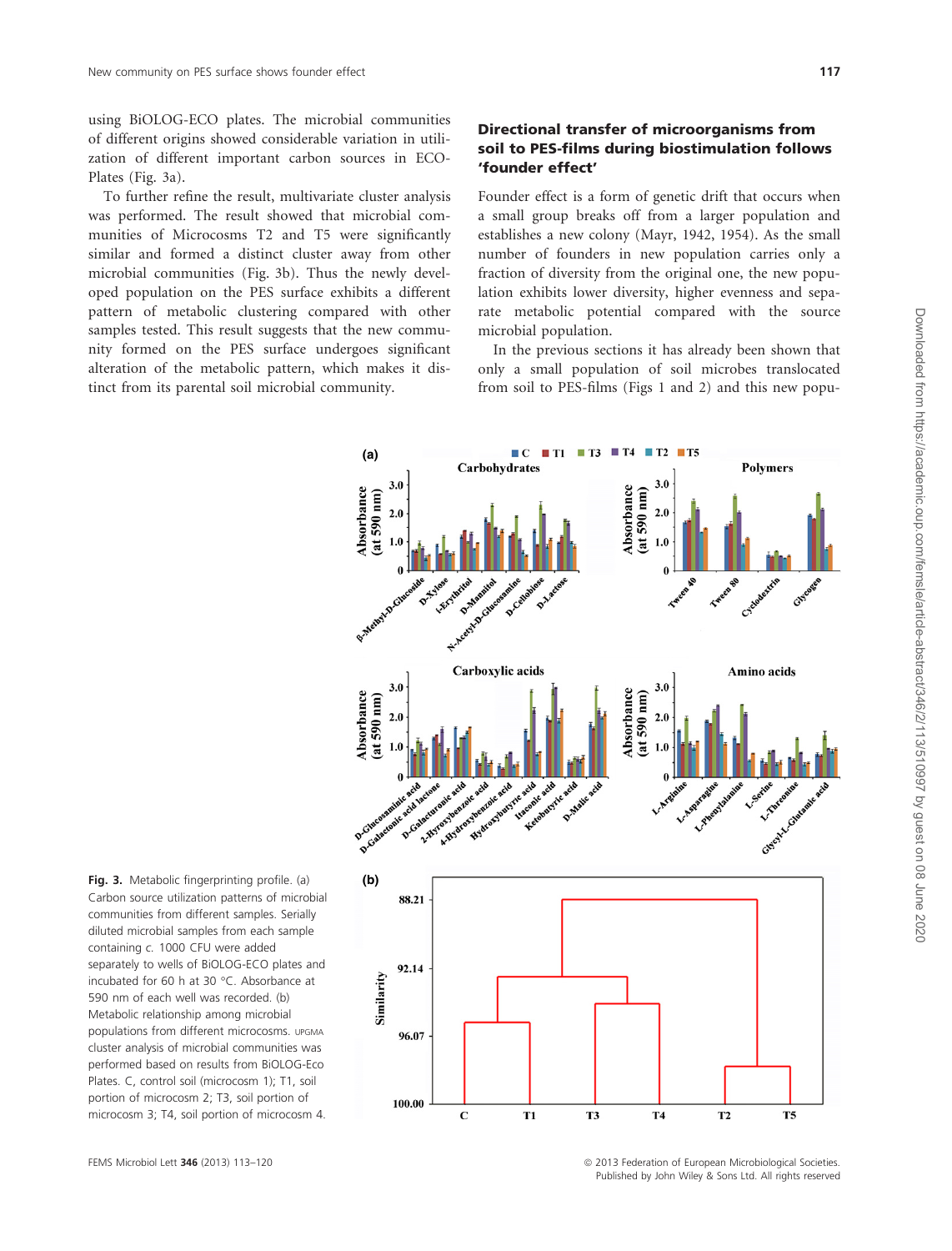lation is metabolically distinct from the soil microbial population (Fig. 3). To understand the diversity, the Shannon-diversity index (Reardon et al., 2004; Teng et al., 2010) of the different microbial communities was determined. The result showed a significant variation in the Shannon-diversity index among different samples (Fig. 4a), with a marked reduction in diversity index being observed for the microbial community on PESfilms recovered from biostimulated microcosm compared with the corresponding microbial community of soil sample (Fig. 4a). Thus, there was less variation in the microbial community on PES-films than in its soil counterpart. To verify the evenness of microbial population, Ginicoefficients of different microcosms were determined. Gini-coefficient is a measure of inequality or evenness in a population, ranging from zero, when all individuals are equal and most evenly distributed, to a maximum of one, in which the population exhibits maximum inequality (Harcha et al., 1997; Liu et al., 2011). The Gini-coefficient was found to be reduced for microbial communities extracted from the PES surface recovered from biostimulated microcosm compared with the corresponding soil microbial communities (Fig. 4b). This indicates that the microorganisms anchored to PES-films were more evenly distributed compared with the parent soil microbial



Fig. 4. The diversity and evenness profiles for microbial populations in soil and on PES-films of different microcosms. Serially diluted soil samples from each microcosm containing c. 1000 CFU were added separately to wells of BiOLOG-ECO plates and incubated at 30 °C for 60 h. Absorbance at 590 nm of each well was recorded at different time points. C, control soil (microcosm 1); T1, soil portion of microcosm 2; T3, soil portion of microcosm 3; T4, soil portion of microcosm 4. (a) Shannon–Weaver index of each microcosm was derived from well color absorbance at 590 nm and plotted. The result represents the average of three replicates. Error bars indicate standard deviation ( $\pm$  SD). Mean values with different letters are significantly different among treatments. (b) Variations of Ginicoefficients among microbial populations of different microcosms were examined from Lorenz curves. The results represent the average of three replicates. Error bars indicate standard deviation  $(\pm$  SD). Mean values with different letters are significantly different among treatments.

community. Thus, analyses of the results obtained from BiOLOG-assay demonstrate that the directional transfer of microorganisms from soil to PES-films, during biostimulation, indicate an instance of 'founder effect'.

It was further observed that, during biostimulation, PES-degraders collected from PES-films at day 28 exhibited significantly higher levels of PES degradation than did the same number of PES-degraders obtained from PES-films that were incubated for 15 days (Fig. 5). Thus the enhancement of PES-degrading ability of the adhered microbial population indicates a genetic drift whereby more efficient PES degraders emerged overtime within a less-diverse microbial community. These results indicate that founder effect promotes PES degradation by aiding the development of a suitable microbial community on PES-films.

## **Discussion**

The current study investigated the underlying mechanism of biostimulation mediated considerable degradation of PES in microcosm. It was observed that during biostimulation, a part of the soil microbial population translocated from soil to PES-films. Initially, this population contained both PES-degraders and non-degraders, but with time this community consisted mainly of PES-degraders. The size of the newly formed microbial population on PESfilms was very low compared with the original population size present in the soil samples of biostimulated microcosms. The results also showed reduced diversity and higher evenness for this new community on PES-films. As



Fig. 5. Comparison of PES degradation by PES-degraders obtained from days 15 and 28 PES-films from biostimulated microcosm. Equal numbers (c. 5000 cells) of PES-degraders were taken from PES-films recovered at days 15 and 28 of biostimulated microcosms. These cells were inoculated separately into media containing PES-films as the sole carbon source. Cultures were incubated at 30 °C for 10 days. After the incubation, dry weights of the PES films were measured. The results represent the average of three replicates. Error bars indicate standard deviation ( $\pm$  SD). Mean values with different letters are significantly different among treatments.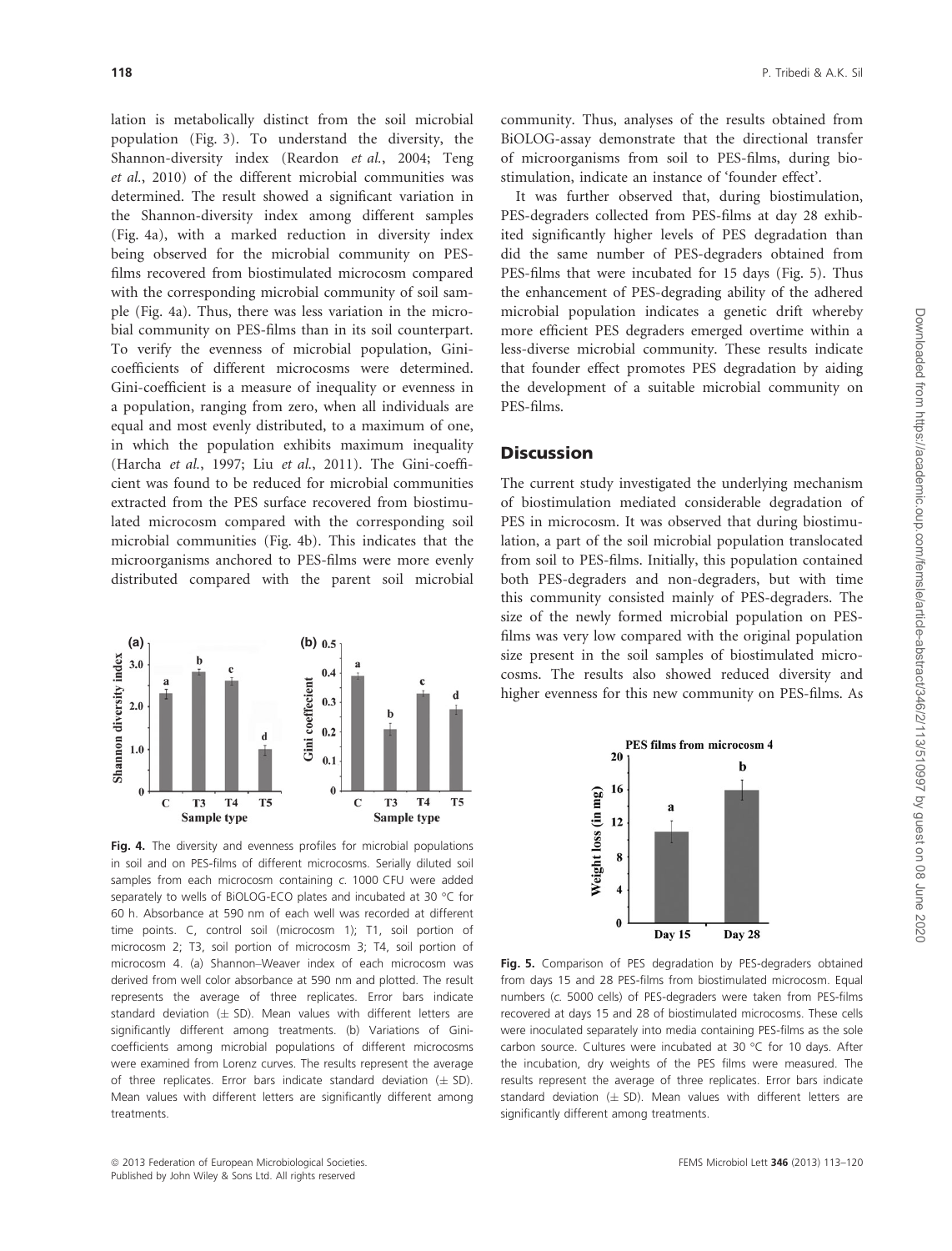the newly developed microbial community on PES-films utilized PES in a sustained manner, it is conceivable that this new community became adapted to this microenvironment. The adaptation of microorganisms on PES-films necessitates different physiological activities compared with those of the original microbial population. Consistently, metabolic fingerprinting and the dendogram of the C-source utilization patterns demonstrated the development of a distinctly different microbial community on PES-films, which originated from biostimulated microcosms. Thus the new community on PES-films exhibited founder effect, i.e. the establishment of a new population by a few original founders that carries a small fraction of the total genetic variation present in the parent population. It may be regarded as a special case of genetic drift, which is defined as the fixation of a particular genotype. In support of this, we have observed that during biostimulation, founder effect leads to the development of a more efficient microbial network on polymer surface overtime that is capable of better PES degradation. Thus biostimulation not only increases the size of the microbial population on PES-films, but also, over time, results in a community with a better ability to degrade PES. Both these events contribute to considerable PES degradation in biostimulated microcosm.

## Acknowledgements

We thank Prof. Arup Ratan Bandyopadhyay and Dr. Srimonti Sarkar for their valuable suggestions. P.T. is supported by CSIR-Senior Research Fellowship, Government of India. This work is fully supported by a grant in aid from the Department of Biotechnology, Government of West Bengal, India (Sanction no. 555-BT (Estt)/RD-21/11). Authors declare no conflict of interest.

## References

- Bento FM, Camargo FA, Okeke BC & Frankenberger WT (2005) Comparative bioremediation of soils contaminated with diesel oil by natural attenuation, biostimulation and bioaugmentation. Bioresour Technol 96: 1049– 1055.
- Bouchez T, Patureau D, Dabert P, Juretschko S, Dore J, Delgenes P, Moletta R & Wagner M (2000) Ecological study of a bioaugmentation failure. Environ Microbiol 2: 179– 190.
- Byuntae L, Anthony LP, Alfred F & Theodore BB (1991) Biodegradation of degradable plastic polyethylene by Phanerocheate and Streptomyces species. Appl Environ Microbiol 57: 678–688.
- Choi KH & Dobbs FC (1999) Comparison of two kinds of BiOLOG microplates (GN and ECO) in their ability to

distinguish among aquatic microbial communities. J Microbiol Methods 36: 203–213.

- Fujimaki T, Watanabe N, Moteki Y & Imaizumi M (1995) Processibility of a new biodegradable aliphatic polyester 'Bionolle'. Fourth International Workshop on Biodegradable Plastics and Polymers. 11–14 October 1990, New Hampshire, USA.
- Garland JL (1997) Analysis and interpretation of community-level physiological profiles in microbial ecology. FEMS Microbiol Ecol 24: 289–300.
- Harcha BD, Corrella RL, Meech W, Kirkbyc CA & Pankhurst CE (1997) Using the Gini coefficient with BIOLOG substrate utilisation data to provide an alternative quantitative measure for comparing bacterial soil communities. J Microbiol Methods 30: 91–101.
- Hoang KC, Tseng M & Shu WJ (2007) Degradation of polyethylene succinate (PES) by a new thermophilic Microbispora strain. Biodegradation 18: 333–342.
- Ishii N, Inoue Y, Shimada KI, Tezuka Y, Mitomo H & Kasuya KI (2007) Fungal degradation of poly(ethylene succinate). Polym Degrad Stab 92: 44–52.
- Liu GH, Rajendran N, Amemiya T & Itoh K (2011) Bacterial community structure analysis of sediment in the Sagami River, Japan using a rapid approach based on two-dimensional DNA gel electrophoresis mapping with selective primer pairs. Environ Monit Assess 182: 187–195.
- Margesin R, Walder G & Schinner F (2000) The impact of hydrocarbon remediation (diesel oil and polycyclic aromatic hydrocarbons) on enzyme activities and microbial properties of soil. Acta Biotechnol 20: 313–333.
- Mayr E (1942) Systematics and Origin of Species. Columbia University Press, New York.
- Mayr E (1954) Change of genetic environment and evolution. Evolution as a Process (Huxley J, Hardy AC & Ford EB, eds), pp. 157–180. Allen and Unwin, London.
- Mueller JG, Resnick SM, Shelton ME & Pritchard PH (1992) Effect of inoculation on the biodegradation of weathered Prudhoe Bay crude oil. J Ind Microbiol 10: 95–102.
- Reardon CL, Cummings DE, Petzke LM, Kinsall BL, Watson DB, Peyton BM & Geesey GG (2004) Composition and diversity of microbial communities recovered from surrogate minerals incubated in an acidic uranium-contaminated aquifer. Appl Environ Microbiol 70: 6037–6046.
- Tansengco ML & Tokiwa Y (1998) Thermophilic microbial degradation of poly(ethylene succinate). World J Microbiol Biotechnol 14: 133–138.
- Teng Y, Luo Y, Sun M, Liu Z, Li Z & Christie P (2010) Effect of bioaugmentation by Paracoccus sp. strain HPD-2 on the soil microbial community and removal of polycyclic aromatic hydrocarbons from an aged contaminated soil. Bioresour Technol 101: 3437–3443.
- Tezuka Y, Ishii N, Kasuya KI & Mitomo H (2004) Degradation of poly(ethylene succinate) by mesophilic bacteria. Polym Degrad Stab 84: 115–121.